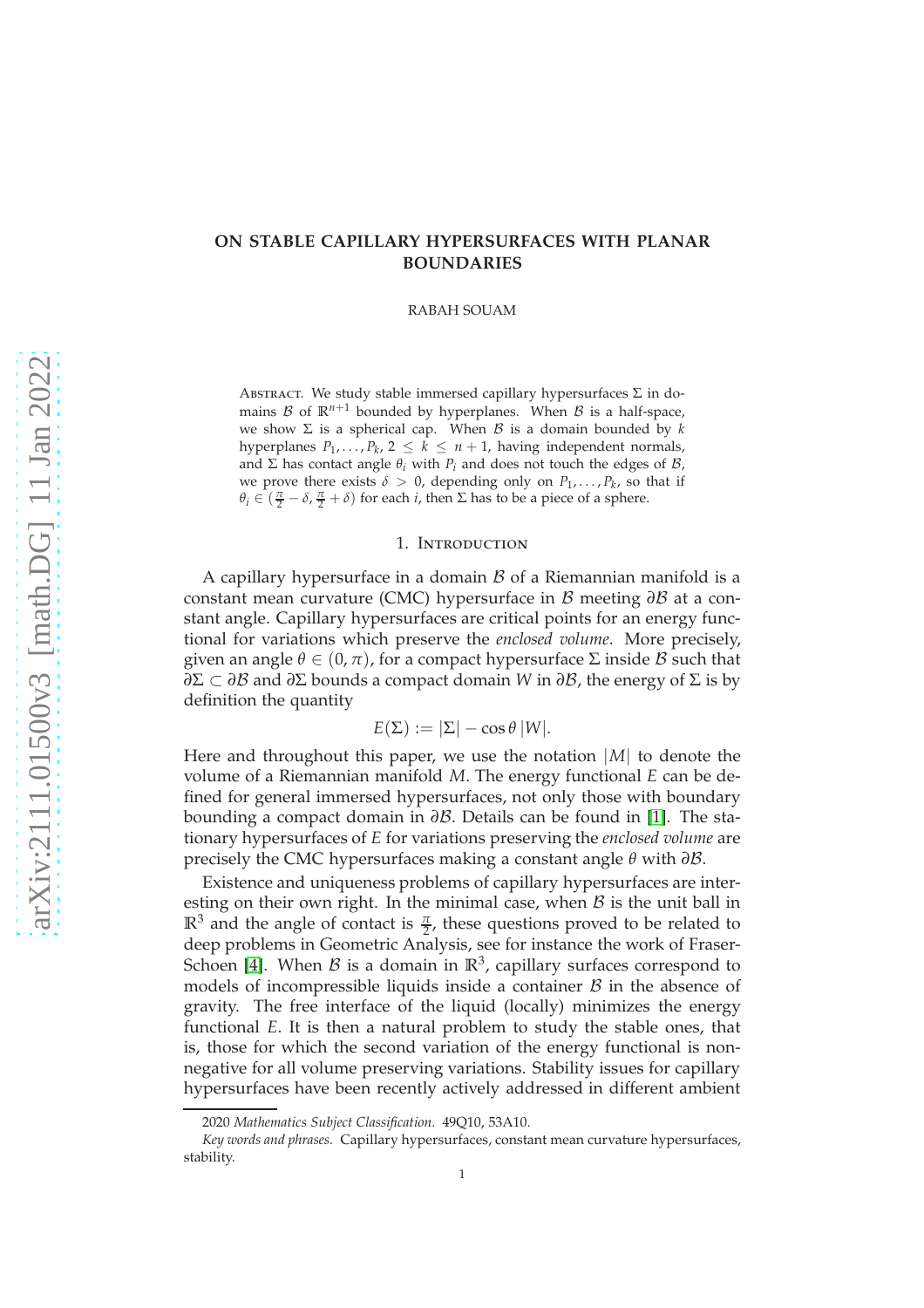#### 2 RABAH SOUAM

manifolds and domains, see for instance [\[1,](#page-8-0) [3,](#page-8-2) [5,](#page-8-3) [7,](#page-8-4) [8,](#page-8-5) [9,](#page-8-6) [10\]](#page-8-7). One of the achievements in this direction is the proof by Wang-Xia [\[10\]](#page-8-7) that in a unit ball in a space form, totally umbilical hypersurfaces are the only stable capillary hypersurfaces (Nunes [\[8\]](#page-8-5) previously solved the free boundary case in a unit ball in **R**<sup>3</sup> ).

In this paper, we are interested in domains  $\mathcal{B}$  in  $\mathbb{R}^{n+1}$  bounded by a finite family of hyperplanes. The first case we consider is when  $B$  is a half-space in **R***n*+<sup>1</sup> . In this case, it was shown by Ainouz-Souam [\[1\]](#page-8-0) that a stable capillary hypersurface with contact angle  $\theta < \frac{\pi}{2}$  is a spherical cap provided each of its boundary components is embedded. Choe-Koiso [\[3\]](#page-8-2) obtained the same result when  $\theta > \frac{\pi}{2}$  under the assumption that the boundary is convex and Marinov [\[7\]](#page-8-4) treated the case  $n = 2$  assuming the boundary is embedded. In our main result (Theorem [3.2\)](#page-3-0) we remove the boundary embeddedness assumption and characterize the spherical caps as the only stable immersed capillary hypersurfaces supported by a hyperplane in  $\mathbb{R}^{n+1}$ ,  $n \geq 2$ . The second case we study is when  $\beta$  is a domain in  $\mathbb{R}^{n+1}$  bounded by a finite number of hyperplanes  $P_1, \ldots, P_k$  with linearly independent normals. Li-Xiong [\[5\]](#page-8-3) showed that, in this situation, a stable capillary hypersurface meeting each  $P_i$  with a constant angle  $\theta_i \in$  $[\pi/2, \pi]$  and not touching the edges of B is a piece of a sphere under the assumption that its boundary is embedded for  $n = 2$  and that each of its boundary components is convex for  $n \geq 3$ . The case  $k = 2$ , that is, when  $B$  is a wedge, was previously obtained by Choe-Koiso [\[3\]](#page-8-2). We here prove (Theorem [3.4\)](#page-6-0) the existence of a positive number  $\delta > 0$  such that if  $\Sigma$  is a stable immersed capillary hypersurface in  $\beta$  not touching the edges of  $\beta$ and making an angle  $\theta_i \in (\frac{\pi}{2} - \delta, \frac{\pi}{2} + \delta)$  with each  $P_i$ , then  $\Sigma$  is a piece of a sphere. We emphasize that in our results we do not assume the boundary of the hypersurfaces is embedded.

## 2. Preliminaries

We here recall briefly some basic facts about capillary hypersurfaces and refer to [\[1\]](#page-8-0) for more details.

Let  $n \geq 2$  be an integer and  $\beta$  a domain in  $\mathbb{R}^{n+1}$  bounded by a finite number  $P_1, \ldots, P_k$  of hyperplanes,  $k \geq 1$ . A capillary hypersurface in  $\beta$ is a compact and constant mean curvature (CMC) hypersurface contained in B with boundary on  $\partial B$  and meeting each  $P_i$  at a constant angle  $\theta_i$  ∈  $(0, \pi)$ . Consider a capillary hypersurface defined by a smooth immersion  $\psi : \Sigma \longrightarrow \mathcal{B}$  and let *N* be a global unit normal to  $\Sigma$  along  $\psi$  chosen so that its (constant) mean curvature satisfies  $H \geq 0$ . Write  $\partial \Sigma = \cup_{i=1}^k \Gamma_i$ , as a union of compact submanifolds with  $\psi(\Gamma_i) \subset P_i$ . By an edge of  $\mathcal B$  we mean a non empty intersection  $P_i \cap P_j$  with  $i \neq j$ . We will suppose that the hypersurface does not touch the edges of B so that  $\psi(\partial \Sigma)$  lies on the smooth parts of *∂*B where the unit normal is well defined (see however the comments following Theorem [3.4\)](#page-6-0).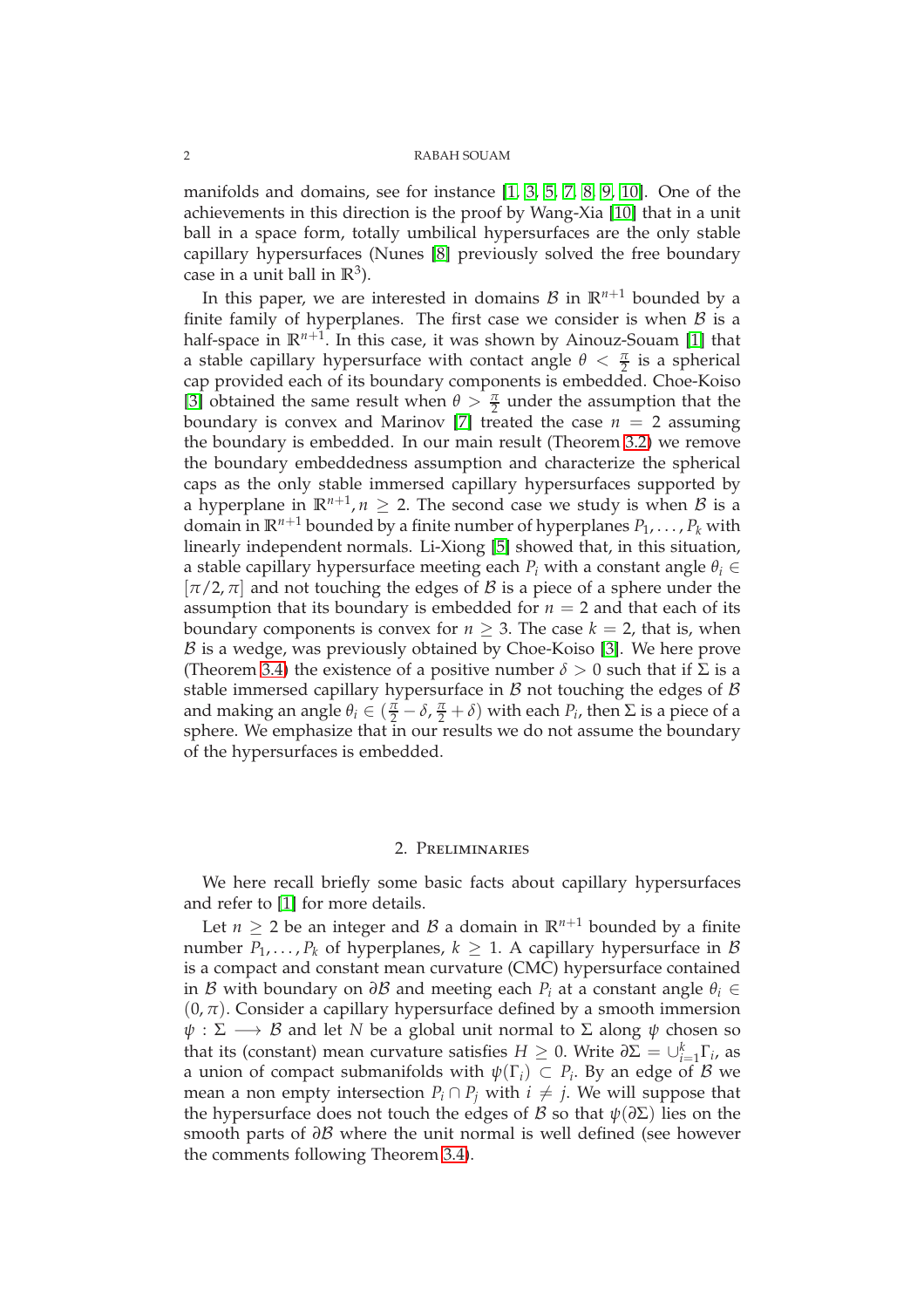Capillary immersions in  $\beta$  are critical points of an energy functional for deformations through immersions in B, mapping *∂*Σ into *∂*B and preserving the *enclosed volume*. When  $\psi$  is an embedding with each  $\psi(\Gamma_i)$ bounding a domain  $W_i \subset P_i$ , the energy writes:

$$
E(\psi) = |\psi(\Sigma)| - \sum_{i=1}^{k} \cos \theta_i |W_i|
$$

and the enclosed volume is the volume of the domain in  $\mathbb{R}^{n+1}$  bounded by  $\psi(\Sigma)$  and  $\cup_{i=1}^k W_i$ . This energy functional and the notion of enclosed volume can be extended in a suitable way to include general immersions, details can be found in [\[1\]](#page-8-0).

We denote by  $n_i$  the exterior unit normal to  $P_i$ . The angle of contact along  $\Gamma_i$  is the angle  $\theta_i \in (0, \pi)$  between  $N$  and  $\mathbf{n_i}$ . We let  $\nu_i$  be the exterior unit normal to  $\Gamma_i$  in  $\Sigma$  and  $\bar{\nu}_i$  be the unit normal to  $\Gamma_i$  in  $\partial \mathcal{B}$  chosen so that  $\{N, \nu_i\}$  and  $\{\mathbf{n_i}, \bar{\nu_i}\}$  have the same orientation in  $(T\partial \Sigma)^{\perp}$ . The angle between  $\nu_i$  and  $\bar{\nu}_i$  is also equal to  $\theta_i$ .

The index form  $\mathcal I$  of  $\psi$  is the symmetric bilinear form defined on  $\mathcal C^{\infty}(\Sigma)$ by

$$
\mathcal{I}(f,g) = -\int_{\Sigma} f\left(\Delta g + |\sigma|^2 g\right) dA + \sum_{i=1}^k \int_{\Gamma_i} f\left(\frac{\partial g}{\partial \nu_i} - q_i g\right) ds,
$$

where  $\Delta$  stands for the Laplacian of the metric induced by  $\psi$ ,  $\sigma$  is the second fundamental form of *ψ* and

$$
q_i = \cot \theta_i \, \sigma(v_i, v_i).
$$

The capillary immersion  $\psi$  as above is said to be stable if the second variation of the energy *E* is nonnegative for all volume preserving deformations. This condition is equivalent to

$$
\mathcal{I}(f,f) \ge 0
$$
 for all  $f \in C^{\infty}(\Sigma)$  with  $\int_{\Sigma} f dA = 0$ ,

see [\[1\]](#page-8-0). We note that we can take this as a definition of stability for capillary immersions supported by *∂*B but not necessarily contained in B.

Let *D* denote the standard covariant differentiation on **R***n*+<sup>1</sup> . A basic well-known fact we will use is the following (see for instance [\[1\]](#page-8-0)):

**Proposition 2.1.** Let B be as above and  $\psi$  :  $\Sigma \rightarrow$  B a capillary immersion *into* B. *Then, the unit conormal ν<sup>i</sup> along* Γ*<sup>i</sup> is a principal direction of ψ*, *that is,*  $D_{\nu_i}N = -\sigma(\nu_i, \nu_i) \nu_i.$ 

# 3. The results

A key ingredient we will use is the following fact obtained in [\[1\]](#page-8-0), we include the proof for completeness.

<span id="page-2-0"></span>**Proposition 3.1.** Let  $\psi$  :  $\Sigma \to \mathbb{R}^{n+1}$  be a smooth immersion in the Euclidean *space* **R***n*+<sup>1</sup> *of a smooth compact orientable n*−*dimensional manifold* Σ *with or*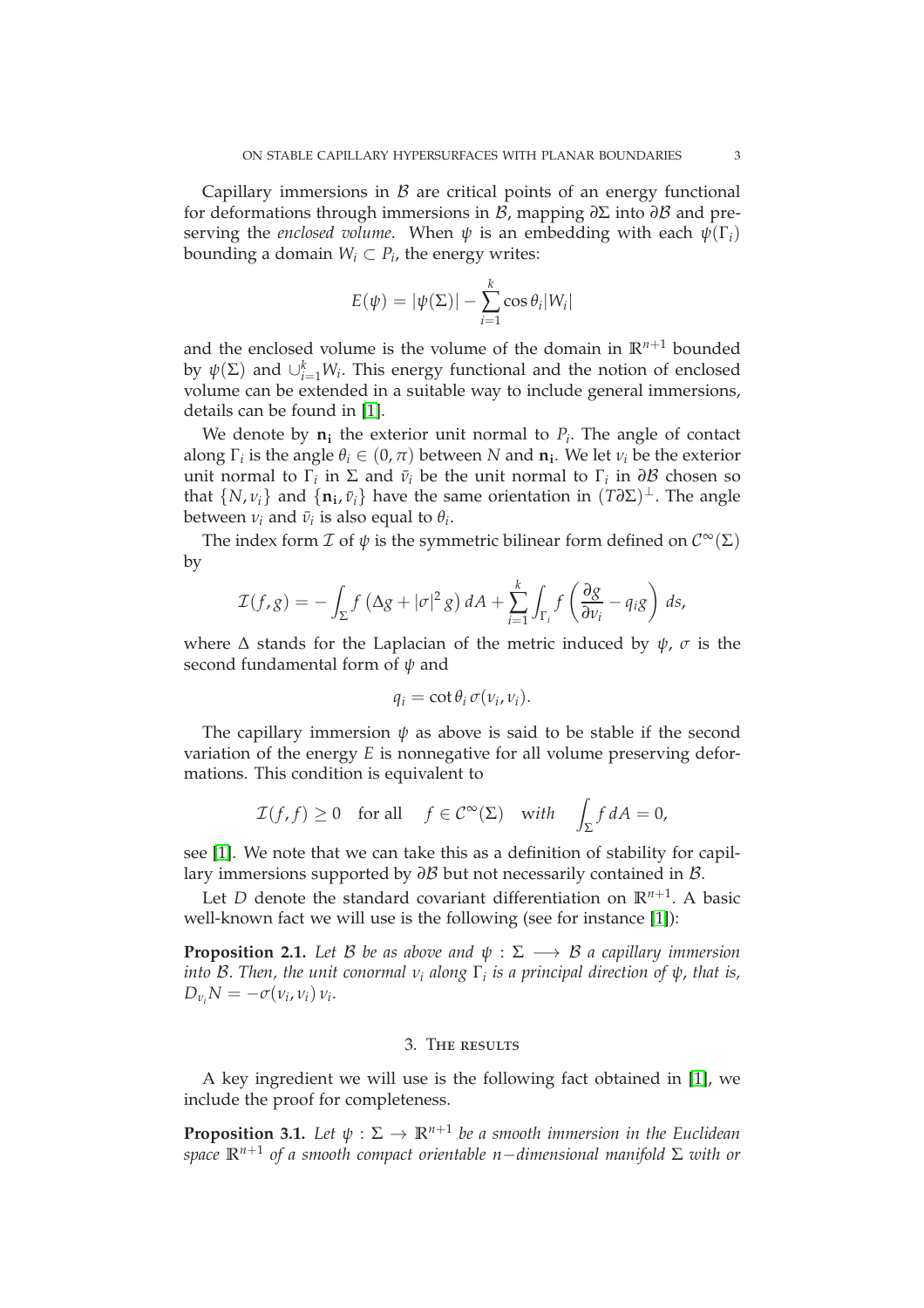$\alpha$  *without boundary. Let*  $N: \Sigma \to \mathbb{S}^n \subset \mathbb{R}^{n+1}$  *be a global unit normal of*  $\psi$  *and v the exterior unit conormal to ∂*Σ *in* Σ*. Then*

(3.1) 
$$
n \int_{\Sigma} N dA = \int_{\partial \Sigma} {\{\langle \psi, \nu \rangle N - \langle \psi, N \rangle \nu\}} ds
$$

*where dA and ds denote the volume elements of* Σ *and ∂*Σ, *respectively.*

*In particular, if* Σ *has no boundary, then*

<span id="page-3-1"></span>
$$
\int_{\Sigma} N dA = 0.
$$

*Proof.* Let *a* be a constant vector field on  $\mathbb{R}^{n+1}$ . Consider the following vector field on Σ

$$
X = \langle a, N \rangle \psi^T - \langle \psi, N \rangle a^T,
$$

where,  $\psi^T = \psi - \langle \psi, N \rangle N$  (resp.  $a^T = a - \langle a, N \rangle N$  ) is the projection of  $\psi$ (resp. of *a*) on *T*Σ. Using the following well known formulas that can de thoroughly checked:

$$
\operatorname{div} \psi^T = n + nH \langle \psi, N \rangle, \qquad \operatorname{div} a^T = nH \langle a, N \rangle,
$$

we compute the divergence of *X*:

$$
\begin{aligned} \operatorname{div} X &= \langle a, N \rangle \operatorname{div} \psi^T + \langle a, D_{\psi^T} N \rangle - \langle \psi, N \rangle \operatorname{div} a^T - \langle a^T, N \rangle - \langle \psi, D_{a^T} N \rangle \\ &= n \langle a, N \rangle + n H \langle \psi, N \rangle \langle a, N \rangle + \langle a^T, D_{\psi^T} N \rangle - n H \langle a, N \rangle \langle \psi, N \rangle - \langle \psi^T, D_{a^T} N \rangle \\ &= n \langle a, N \rangle, \end{aligned}
$$

where we used the symmetry of the Weingarten map, that is,  $\langle a^T, D_{\psi^T} N \rangle = 0$  $\langle \psi^T, D_{aT}N \rangle$ . Integrating on  $\Sigma$  and using the divergence theorem we get

$$
n \int_{\Sigma} \langle a, N \rangle dA = \int_{\partial \Sigma} \{ \langle a, N \rangle \langle \psi, \nu \rangle - \langle \psi, N \rangle \langle a, \nu \rangle \} ds
$$

Since this is true for any  $a$ , [\(3.1\)](#page-3-1) follows.

We now prove our first result characterizing the spherical caps as the only stable immersed capillary hypersurfaces in half-spaces in **R***n*+<sup>1</sup> . This was proved under additional assumptions on the boundary and the angle of contact in [\[1\]](#page-8-0), [\[3\]](#page-8-2) and [\[7\]](#page-8-4). We note here that it is not necessary to assume the hypersurface in contained in a half-space, we only need the fact that its meets a hyperplane at a constant angle, so we state the result in this more general form.

<span id="page-3-0"></span>**Theorem 3.2.** Let  $\psi$  :  $\Sigma \to \mathbb{R}^{n+1}$  be a capillary immersion of a compact and *connected orientable manifold* Σ *of dimension n in* **R***n*+<sup>1</sup> , *n* ≥ 2, *supported by a hyperplane. If the immersion is stable then*  $\psi(\Sigma)$  *is a spherical cap.* 

*Proof.* We denote, as usual, by  $e_1, \ldots, e_{n+1}$  the vectors of the canonical basis of  $\mathbb{R}^{n+1}$ . Without loss of generality, we may suppose the supporting hyperplane is the hyperplane { $x_{n+1} = 0$ } oriented by the unit normal  $-e_{n+1}$ . The starting point is to derive a suitable test function inspired by the work of Barbosa-do Carmo [2] proving that round spheres are the only compact and closed stable CMC hypersurfaces in **R***n*+<sup>1</sup> .

Integrating the equation div  $ψ^T = n + nH\langle ψ, N \rangle$ , we get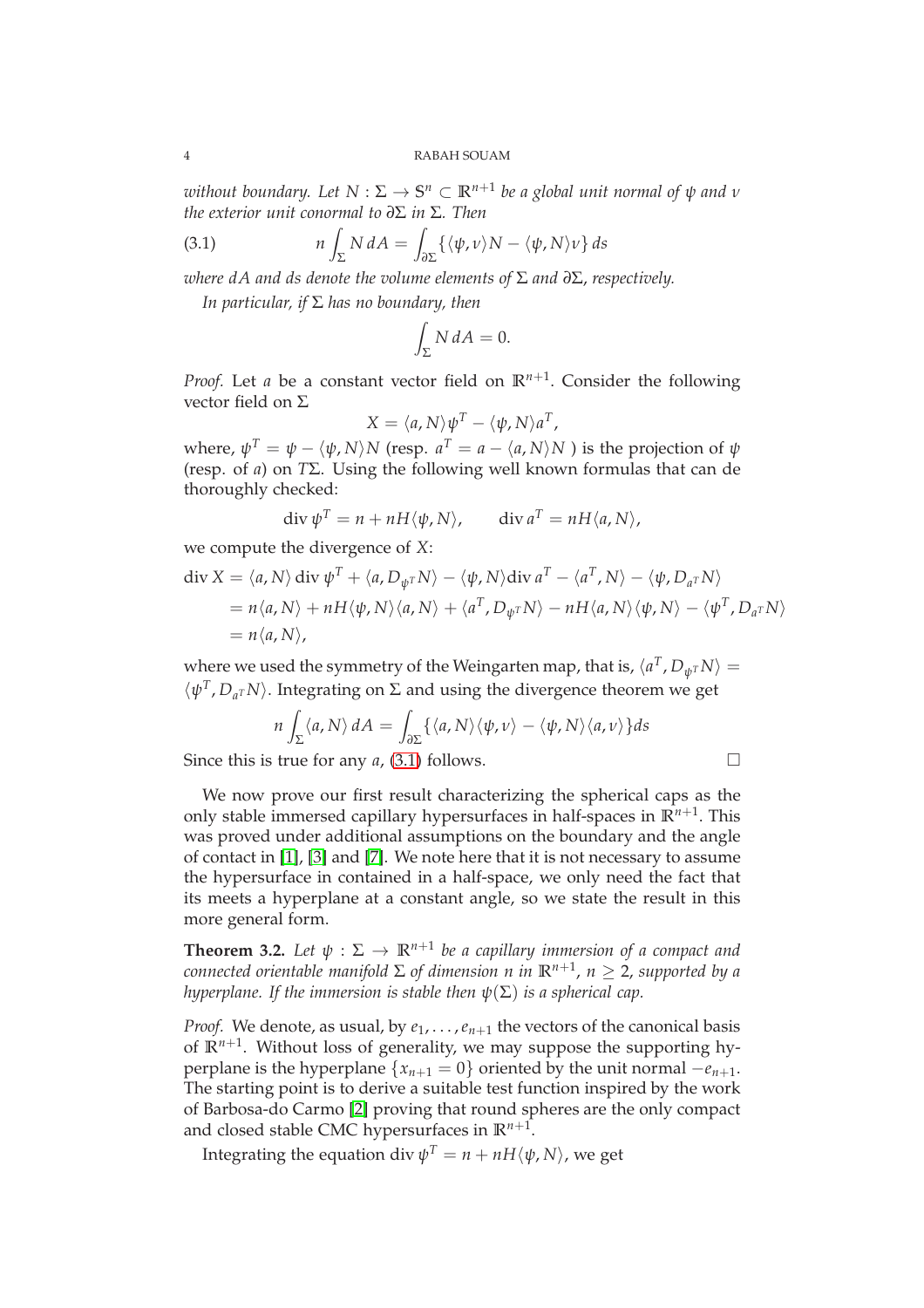<span id="page-4-0"></span>(3.2) 
$$
\int_{\partial \Sigma} \langle \psi, \nu \rangle ds = n \int_{\Sigma} \{1 + H \langle \psi, N \rangle \} dA.
$$

On *∂*Σ, we have  $cos θN + sin θν = −e<sub>n+1</sub>, (ψ, ν) = cos θ(ψ, ν)$  and  $\langle \psi, N \rangle = -\sin \theta \langle \psi, \bar{v} \rangle$ . Proposition [3.1](#page-2-0) gives in this case

(3.3) 
$$
n \cos \theta \int_{\Sigma} N dA = - \left( \int_{\partial \Sigma} \langle \psi, \nu \rangle ds \right) e_{n+1}.
$$

From [\(3.2\)](#page-4-0) and [\(3.3\)](#page-4-1), we conclude that:

<span id="page-4-1"></span>
$$
\int_{\Sigma} \{1 + H \langle \psi, N \rangle + \cos \theta \langle N, e_{n+1} \rangle \} dA = 0.
$$

So we may use  $\phi := 1 + H\langle \psi, N \rangle + \cos \theta \langle N, e_{n+1} \rangle$  as a test function in the stability inequality. Set  $u = \langle \psi, N \rangle$  and  $v = \langle N, e_{n+1} \rangle$ . These functions satisfy the following well-known formulas

$$
\Delta u + |\sigma|^2 u = -nH,
$$

and

$$
\Delta v + |\sigma|^2 v = 0.
$$

Using these equations, we compute:

$$
\Delta \phi = H(-nH - |\sigma|^2 u) - \cos \theta |\sigma|^2 v
$$
  
= -nH<sup>2</sup> - |\sigma|^2 (Hu + \cos \theta v)  
= -nH<sup>2</sup> - |\sigma|^2 (\phi - 1).

Therefore

$$
\Delta \phi + |\sigma|^2 \phi = (|\sigma|^2 - nH^2).
$$

Moreover:

$$
\frac{\partial u}{\partial v} = \langle v, N \rangle + \langle \psi, D_v N \rangle = -\sigma(v, v) \langle \psi, v \rangle
$$

and

$$
\frac{\partial v}{\partial v} = \langle D_{v} N, e_{n+1} \rangle = -\sigma(v, v) \langle v, e_{n+1} \rangle = \sigma(v, v) \sin \theta,
$$

Now, taking into account that, along  $\partial \Sigma$  :  $\langle \psi, \nu \rangle = \cos \theta \langle \psi, \bar{\nu} \rangle$  and  $\langle \psi, N \rangle =$  $-\sin\theta\langle\psi,\bar{v}\rangle$ , one can check after direct computations that:

(3.6) 
$$
\frac{\partial \phi}{\partial \nu} = \cot \theta \, \sigma(\nu, \nu) \, \phi.
$$

It follows that  $(2.7)$ 

<span id="page-4-2"></span>
$$
\mathcal{I}(\phi,\phi) = -\int_{\Sigma} (|\sigma|^2 - nH^2) \phi \, dA = -\int_{\Sigma} (|\sigma|^2 - nH^2) (1 + H \langle \psi, N \rangle + \cos \theta \langle N, e_{n+1} \rangle) \, dA.
$$

We now introduce the following function:

$$
F = H|\psi|^2 + 2\langle \psi, N \rangle.
$$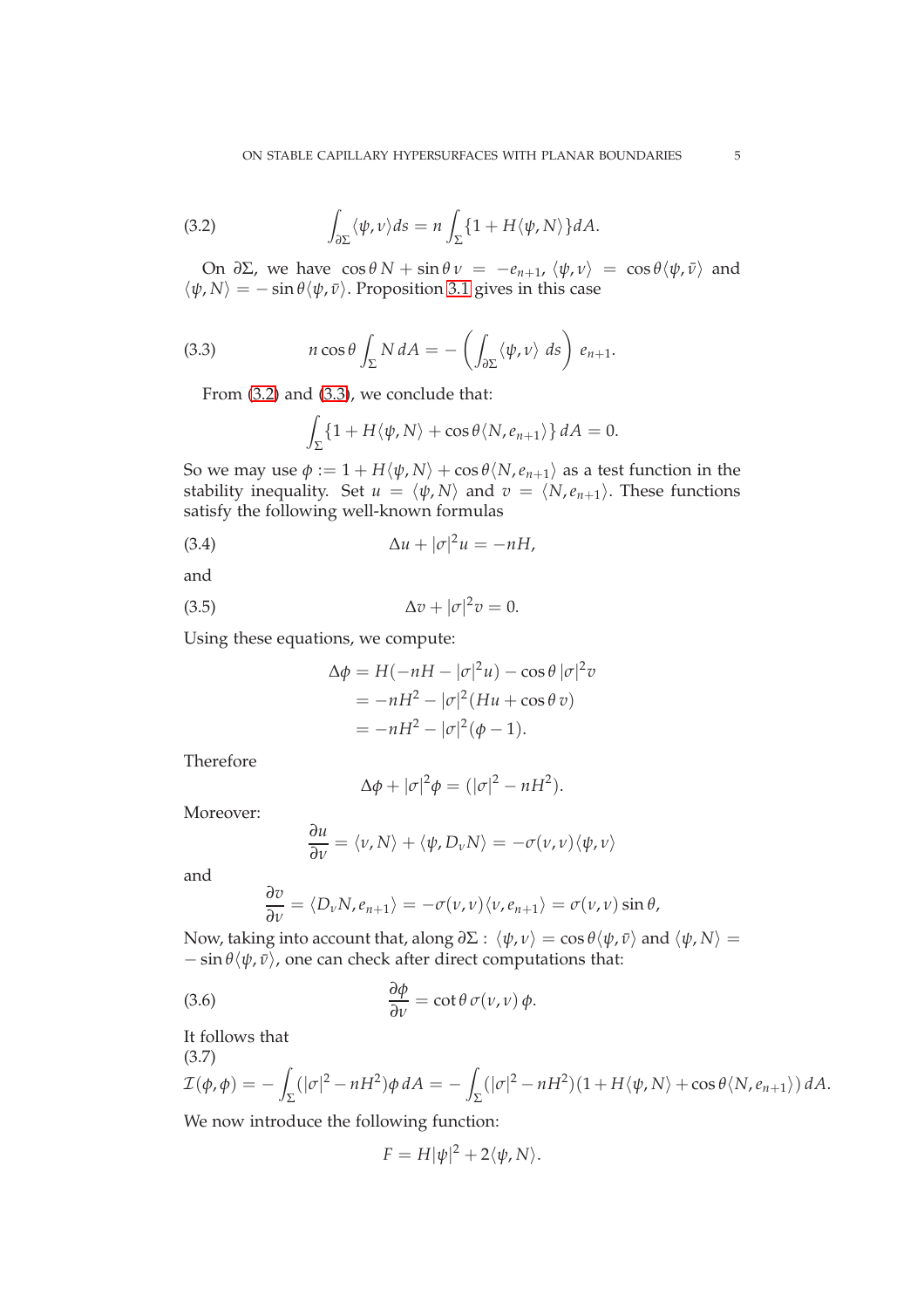One has  $\Delta |\psi|^2 = 2n(1 + H\langle \psi, N \rangle)$  and  $\Delta \langle \psi, N \rangle = -|\sigma|^2 \langle \psi, N \rangle - nH$ , so that

$$
\Delta F = 2nH(1 + H\langle \psi, N \rangle) + 2(-|\sigma|^2 \langle \psi, N \rangle - nH)
$$
  
= 2(nH<sup>2</sup> - |\sigma|<sup>2</sup>)\langle \psi, N \rangle

Integrating we get

<span id="page-5-1"></span>
$$
2\int_{\Sigma} (nH^2 - |\sigma|^2) \langle \psi, N \rangle \, dA = \int_{\Sigma} \Delta F \, dA = \int_{\partial \Sigma} \frac{\partial F}{\partial \nu} \, ds,
$$

that is,

(3.8) 
$$
\int_{\Sigma} (nH^2 - |\sigma|^2) \langle \psi, N \rangle dA = \int_{\partial \Sigma} (H - \sigma(\nu, \nu)) \langle \psi, \nu \rangle ds.
$$

Denote by  $H_{\partial \Sigma}$  the mean curvature of the immersion  $\psi|_{\partial \Sigma} : \partial \Sigma \longrightarrow$  $\mathbb{R}^n \times \{0\}$  computed with respect to the unit normal *v*. We claim that, on *∂*Σ :

(3.9) 
$$
H - \sigma(\nu, \nu) = -(n-1)(H + \sin \theta H_{\partial \Sigma}).
$$

Indeed, let *i* ∈ {1, . . . , *k*} and {*v*<sub>1</sub>, . . . , *v*<sub>*n*-1</sub>} be a local orthonormal frame on *∂*Σ. Then:

<span id="page-5-0"></span>
$$
\sigma(v,v) = nH - \sum_{j=1}^{n-1} \sigma(v_j,v_j).
$$

Now, considering the unit normal  $\bar{v}$  to  $\partial \Sigma$  in  $\mathbb{R}^n \times \{0\}$  along  $\psi$ , as chosen in Sec. 2, we have  $N = -\sin \theta \bar{v} - \cos \theta e_{n+1}$ . We can thus write

 $\sigma(v_j, v_j) = -\langle \nabla_{v_j} N, v_j \rangle = \sin \theta \, \langle \nabla_{v_j} \bar{v}, v_j \rangle.$ 

Therefore the following relation holds on *∂*Σ

$$
\sigma(\nu,\nu)=nH+(n-1)\sin\theta H_{\partial\Sigma}.
$$

This proves [\(3.9\)](#page-5-0). Using (3.9) and the fact that  $\langle \psi, \nu \rangle = \cos \theta \langle \psi, \bar{\nu} \rangle$ , we can write [\(3.8\)](#page-5-1) as follows:

$$
(3.10)
$$

<span id="page-5-3"></span>
$$
\int_{\Sigma} (nH^2 - |\sigma|^2) \langle \psi, N \rangle dA = -(n-1) \cos \theta \int_{\partial \Sigma} (H + \sin \theta H_{\partial \Sigma}) \langle \psi, \bar{\nu} \rangle ds.
$$

We claim that

(3.11) 
$$
\int_{\partial \Sigma} (H + \sin \theta \, H_{\partial \Sigma}) \langle \psi, \bar{\nu} \rangle \, ds = 0.
$$

To see this, we first apply Minkowski formula to the immersion *ψ*|*∂*<sup>Σ</sup> :  $\partial \Sigma \longrightarrow \mathbb{R}^n \times \{0\}$ , obtaining:  $\int_{\partial \Sigma} H_{\partial \Sigma} \langle \psi, \bar{v} \rangle ds = -|\partial \Sigma|$ . Thus

<span id="page-5-2"></span>
$$
\int_{\partial \Sigma} (H + \sin \theta \, H_{\partial \Sigma}) \langle \psi, \bar{\nu} \rangle \, ds = H \int_{\partial \Sigma} \langle \psi, \bar{\nu} \rangle - \sin \theta |\partial \Sigma|.
$$

Integrating the relation  $\Delta \psi = nHN$ , we obtain

$$
\int_{\partial \Sigma} v \, ds = nH \int_{\Sigma} N \, dA.
$$

Therefore

$$
\int_{\partial \Sigma} \langle v, e_{n+1} \rangle \, ds = n \, H \int_{\Sigma} \langle N, e_{n+1} \rangle \, dA,
$$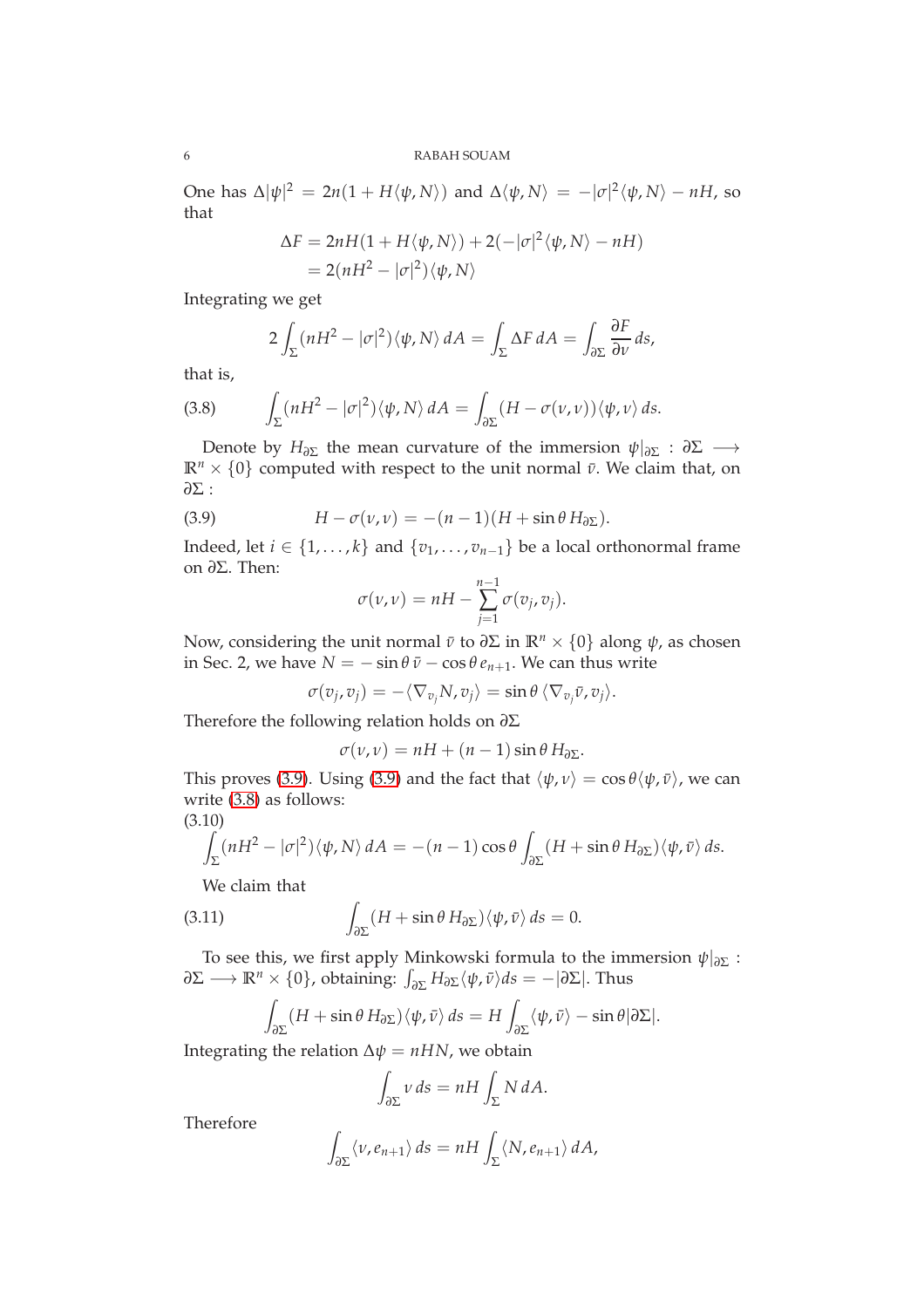that is,

<span id="page-6-1"></span>(3.12) 
$$
-\sin\theta \, |\partial\Sigma| = nH \int_{\Sigma} \langle N, e_{n+1} \rangle \, dA.
$$

Along  $\partial \Sigma$ , we have  $\langle \psi, \nu \rangle = \cos \theta \langle \psi, \bar{\nu} \rangle$  and  $\langle \psi, N \rangle = -\sin \theta \langle \psi, \bar{\nu} \rangle$ . So [\(3.1\)](#page-3-1) gives

(3.13) 
$$
n \int_{\Sigma} \langle N, e_{n+1} \rangle dA = - \int_{\partial \Sigma} \langle \psi, \bar{v} \rangle ds.
$$

[\(3.12\)](#page-6-1) and [\(3.13\)](#page-6-2) show that

<span id="page-6-2"></span>
$$
H\int_{\partial\Sigma}\langle\psi,\bar{v}\rangle ds - \sin\theta|\partial\Sigma| = 0.
$$

This proves  $(3.11)$ . So  $(3.10)$  gives

$$
H\int_{\Sigma} (nH^2 - |\sigma|^2) \langle \psi, N \rangle = 0.
$$

Going back to [\(3.7\)](#page-4-2), we get

$$
\mathcal{I}(\phi,\phi)=-\int_{\Sigma}(|\sigma|^2-nH^2)(1+\cos\theta\langle N,e_{n+1}\rangle).
$$

As  $\theta \in (0, \pi)$ , we have  $1 + \cos \theta \langle N, e_{n+1} \rangle > 0$ . Also  $|\sigma|^2 - nH^2 \ge 0$  with equality only at umbilics. Hence  $\mathcal{I}(\phi,\phi) \leq 0$ . However, by the stability assumption,  $\mathcal{I}(\phi,\phi)\geq 0.$  We conclude that necessarily  $|\sigma|^2-nH^2\equiv 0$  and so  $\psi(\Sigma)$  is totally umbilical, that is, a spherical cap.

*Remark* 3.3*.* More generally we can consider capillary immersions in **R***n*+<sup>1</sup> supported by a hyperplane so that the angle of contact is locally constant, that is, this angle is constant along each boundary component. It is an open problem to decide if spherical caps are the only stable capillary immersions of this type. Using the argument of Theorem 3.1 in [\[1\]](#page-8-0) (see also [\[7\]](#page-8-4)) one shows this is the case for surfaces of genus zero in **R**<sup>3</sup> .

In the proof of Theorem [3.2](#page-3-0) we strongly used in our computations that the origin lies on the supporting hyperplane. This explains the hypothesis in our second result dealing with a domain bounded by a finite family of hyperplanes. It was inspired by the work of Li-Xiong [\[5\]](#page-8-3).

<span id="page-6-0"></span>**Theorem 3.4.** Let  $\mathcal{B}$  be a domain in  $\mathbb{R}^{n+1}$  bounded by k hyperplanes  $P_1, \ldots, P_k$ ,  $2 \leq k \leq n+1$ , *having linearly independent normals. Then there exists a constant*  $\delta > 0$  so that if  $\psi : \Sigma \to \mathcal{B}$  is a stable compact and connected orientable immersed *capillary hypersurface in* B *not touching the edges of* B *and having a contact angle*  $\theta_i \in (\frac{\pi}{2} - \delta, \frac{\pi}{2} + \delta)$  *with*  $P_i$ , then  $\psi(\Sigma)$  *is a part of a sphere.* 

*Proof.* Let **n<sup>i</sup>** denote, as above, the exterior unit normal to B along *P<sup>i</sup>* . The independence of  $\mathbf{n}_1, \ldots, \mathbf{n}_k$  ensures that  $\bigcap_{i=1}^k P_i \neq \emptyset$  and so we may assume, without loss of generality, that the origin lies in  $\bigcap_{i}^{k}P_{i}$ . Following [\[5\]](#page-8-3), we consider a linear combination  $a := \sum_{i=1}^{n} c_i \mathbf{n_i}$  verifying:  $\langle a, \mathbf{n_i} \rangle =$ − cos *θ<sup>i</sup>* , *i* = 1, . . . , *k*. The vector *a* exists and is unique by the independence of  $\mathbf{n}_1, \ldots, \mathbf{n}_k$ . We consider the function

$$
\phi = 1 + H \langle \psi, N \rangle + \langle a, N \rangle.
$$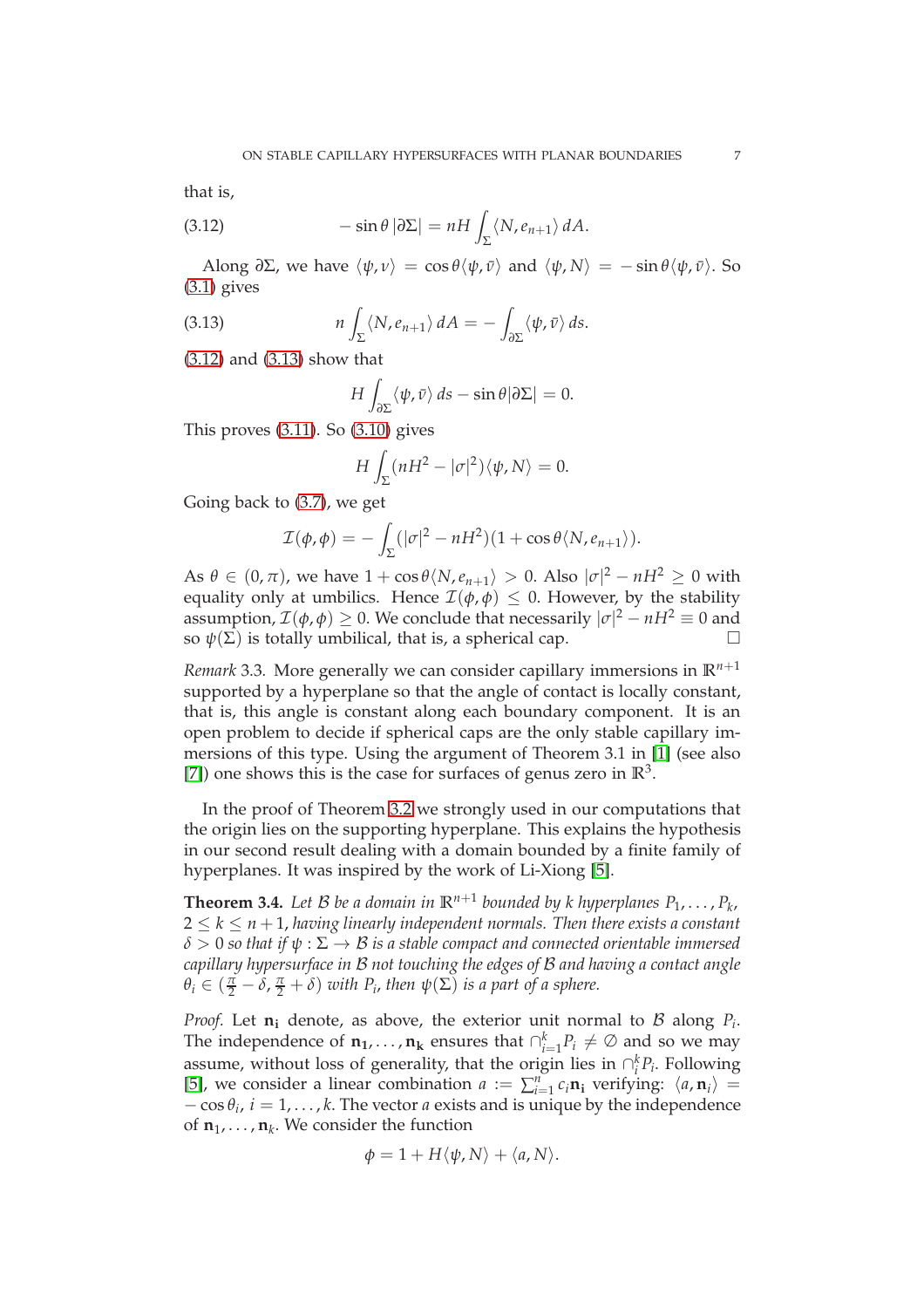Proceeding as in the proof of Theorem [3.2,](#page-3-0) one shows that  $\int_{\Sigma} \phi \, dA = 0$ and

$$
\mathcal{I}(\phi,\phi) = -\int_{\Sigma} (|\sigma|^2 - nH^2)\phi \, dA = -\int_{\Sigma} (|\sigma|^2 - nH^2)(1 + H\langle\psi, N\rangle + \langle a, N\rangle) \, dA.
$$

<span id="page-7-5"></span>We claim that

(3.14) 
$$
\int_{\Sigma} (|\sigma|^2 - nH^2) H \langle \psi, N \rangle dA = 0.
$$

To prove this, write  $\partial \Sigma = \bigcup_{i=1}^k \Gamma_i$ , with  $\psi(\Gamma_i) \subset P_i$ . As in the proof of Theorem [3.2,](#page-3-0) considering the function  $F = H|\psi|^2 + 2\langle \psi, N \rangle$ , one shows that

(3.15)

<span id="page-7-4"></span>
$$
\int_{\Sigma} (nH^2 - |\sigma|^2) \langle \psi, N \rangle dA = -(n-1) \sum_{i=1}^k \cos \theta_i \int_{\Gamma_i} (H + \sin \theta_i H_{\Gamma_i}) \langle \psi, \bar{\nu}_i \rangle ds,
$$

where  $H_{\Gamma_i}$  is the mean curvature of the immersion  $\psi|_{\Gamma_i} : \Gamma_i \longrightarrow P_i$  with respect to the unit normal  $\bar{v}_i$ . As before, Proposition [3.1](#page-2-0) together with the  $\text{relation } \langle \psi, \nu_i \rangle = \cos \theta \langle \psi, \bar{\nu}_i \rangle \text{ on } \Gamma_i$ , give

(3.16) 
$$
n \int_{\Sigma} N dA = \sum_{i=1}^{k} \left( \int_{\Gamma_i} \langle \psi, \bar{v}_i \rangle dA \right) \mathbf{n_i}.
$$

Integrating the relation  $\Delta \psi = nHN$ , we obtain

<span id="page-7-1"></span><span id="page-7-0"></span>
$$
nH\int_{\Sigma} N dA = \sum_{i=1}^{k} \int_{\Gamma_i} \nu_i ds = \sum_{i=1}^{k} \int_{\Gamma_i} (\cos \theta_i \,\bar{\nu}_i + \sin \theta_i \,\mathbf{n_i}) \, ds.
$$

By Proposition [3.1](#page-2-0) applied to the immersion  $\psi|_{\Gamma_i:\Gamma_i}\longrightarrow P_i$ , one has  $\int_{\Gamma_i}\bar{v}_i ds =$ 0. So,

(3.17) 
$$
nH \int_{\Sigma} N dA = \sum_{i=1}^{k} \sin \theta_{i} |\Gamma_{i}| \mathbf{n_{i}}.
$$

From [\(3.16\)](#page-7-0), [\(3.17\)](#page-7-1) and the independence of the **n<sup>i</sup>** 's, we infer that

(3.18) 
$$
\int_{\Gamma_i} H \langle \psi, \bar{\nu}_i \rangle ds = \sin \theta_i |\Gamma_i|.
$$

Applying Minkowski formula to the immersion  $\psi|_{\Gamma_i} : \Gamma_i \longrightarrow P_i$ , we get

(3.19) 
$$
|\Gamma_i| = -\int_{\Gamma_i} H_{\Gamma_i} \langle \psi, \bar{v}_i \rangle ds.
$$

[\(3.18\)](#page-7-2) and [\(3.19\)](#page-7-3) give

<span id="page-7-3"></span><span id="page-7-2"></span>
$$
\int_{\Gamma_i} (H + \sin \theta_i H_{\Gamma_i}) \langle \psi, \bar{\nu}_i \rangle ds = 0.
$$

Together with [\(3.15\)](#page-7-4) this proves [\(3.14\)](#page-7-5). Summarizing, we have proved that

$$
\mathcal{I}(\phi,\phi) = -\int_{\Sigma} (|\sigma|^2 - nH^2)(1 + \langle a,N \rangle) dA.
$$

As in the proof of Theorem [3.2,](#page-3-0) we can conclude that  $\psi(\Sigma)$  is totally umbilical provided  $|a| < 1$ . Now, recall that *a* is the unique solution, in the linear space spanned by  $n_1, \ldots, n_k$ , to the system of linear equations  $\langle a, \mathbf{n_i} \rangle = -\cos \theta_i$ ,  $i = 1, ..., k$ , and depends continuously on the  $\theta_i$ 's. When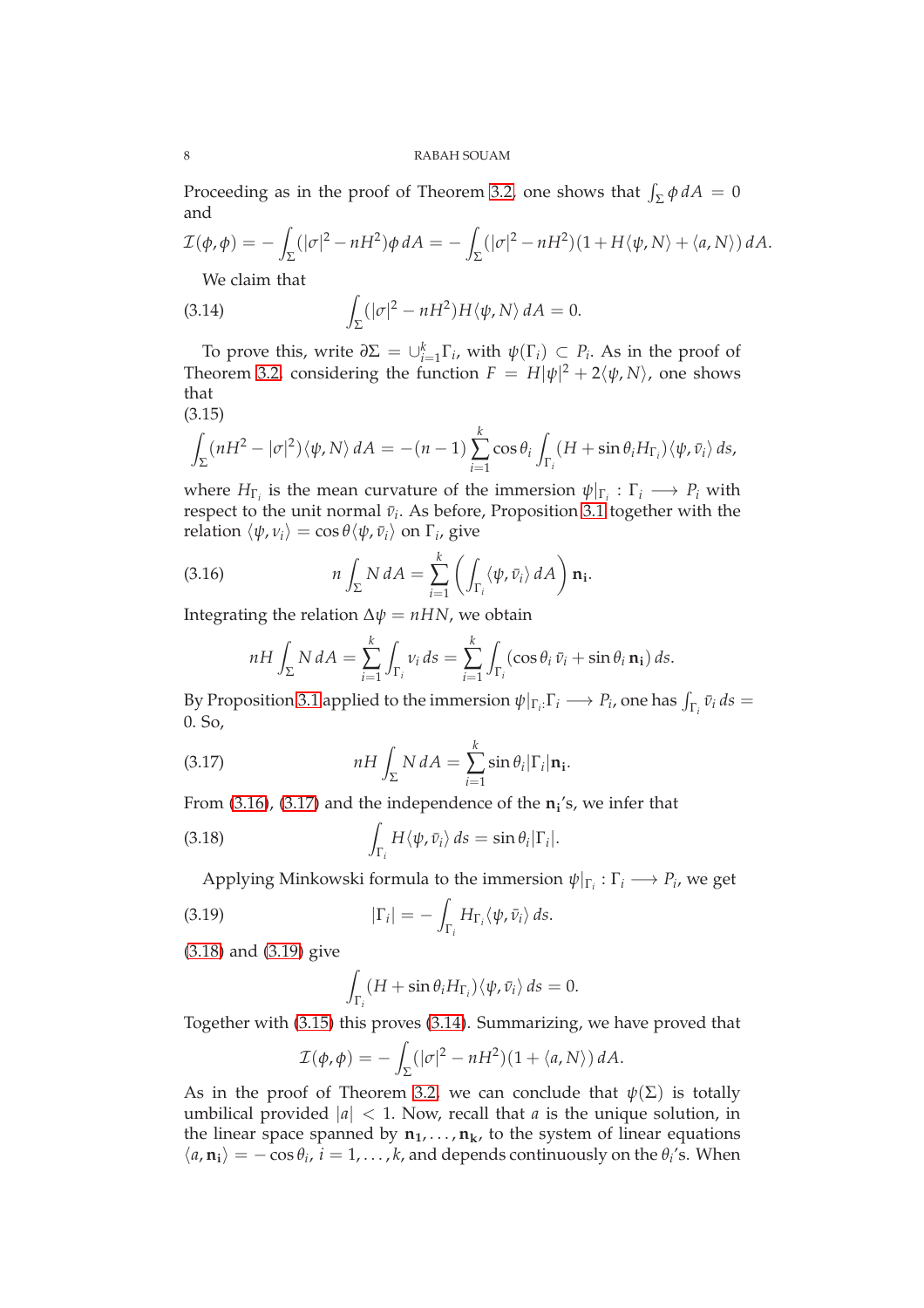$\theta$ <sup>*i*</sup> =  $\frac{\pi}{2}$ , for *i* = 1, ..., *k*, the solution to the system is *a* = 0. Therefore there exists  $\delta > 0$  such that if  $\theta_i \in (\frac{\pi}{2} - \delta, \frac{\pi}{2} + \delta), i = 1, ..., k$ , then  $|a| < 1$  and  $\psi(\Sigma)$  is totally umbilical. Note that  $\bar{\psi}(\Sigma)$  cannot be planar because otherwise it would not be disjoint from the edges of  $\mathcal{B}$ . Therefore  $\psi(\Sigma)$  is a piece of a sphere.  $\Box$ 

Conversely, a part of a sphere as above is stable and even a minimizer of the energy functional  $E$  among all embedded hypersurfaces in  $\beta$  enclosing the same volume, see [11].

In the free boundary case, that is, when  $\theta_i = \frac{\pi}{2}$ , for each  $i = 1, ..., k$ , the only possibility for a piece of a sphere to meet orthogonally the hyperplanes  $P_i$  is to be centered at a point in the intersection  $\bigcap_{i=1}^k P_i$ . The conclusion of Theorem [3.4](#page-6-0) is therefore that a stable hypersurface with free boundary has to touch some of the edges of  $\beta$ . The case of a wedge, i.e when  $k = 2$ , was considered by Lopez [\[6\]](#page-8-8).

It is possible to restate Theorem [3.4](#page-6-0) for immersions not necessarily contained in the domain bounded by the hyperplanes and possibly touching its edges. More precisely, let  $P_1, \ldots, P_k$ ,  $2 \leq k \leq n+1$  be a family of hyperplanes in **R***n*+<sup>1</sup> , oriented by given unit normals **n1**, . . . , **nk**, respectively. We consider capillary immersions  $\psi : \Sigma \longrightarrow \mathbb{R}^{n+1}$  with  $\partial \Sigma$  decomposed into a union  $\cup_{i=1}^k \Gamma_i$  of (not necessarily connected) submanifolds with  $\psi(\Gamma_i) \subset P_i$ and  $\angle(N, \mathbf{n_i}) = \theta_i$  along  $\Gamma_i$ ,  $i = 1, ..., k$ . As above, *N* denotes the unit normal to the immersion for which the mean curvature verifies  $H \geq 0$ . We note that this definition excludes, for instance, the part of a round sphere in a wedge and centered at its edge. Then the conclusion of Theorem [3.4](#page-6-0) is valid for such immersions.

#### **REFERENCES**

- <span id="page-8-0"></span>[1] A. Ainouz and R. Souam. Stable capillary hypersurfaces in a half-space or a slab. *Indiana Univ. Math. J.* **65** (2016), no. 3, 813–831.
- [2] J-L. Barbosa and M. do Carmo. Stability of hypersurfaces with constant mean curvature. *Math. Z.* **185** (1984), no. 3, 339–353.
- <span id="page-8-2"></span>[3] J. Choe and M. Koiso. Stable capillary hypersurfaces in a wedge. *Pacific J. Math.* **280** (2016), no. 1, 1–15.
- <span id="page-8-1"></span>[4] A. Fraser and R. Schoen. Sharp eigenvalue bounds and minimal surfaces in the ball. *Invent. Math.* **203** (2016), no. 3, 823–890.
- <span id="page-8-3"></span>[5] H. Li and C. Xiong. Stability of capillary hypersurfaces with planar boundaries. *J. Geom. Anal.* **27** (2017), no. 1, 79–94.
- <span id="page-8-8"></span><span id="page-8-4"></span>[6] R. Lopez. Capillary surfaces with free boundary in a wedge. *Adv. Math.* **262** (2014), 476–483.
- [7] P. Marinov. Stability of capillary surfaces with planar boundary in the absence of gravity. *Pacific J. Math.* **255** (2012), no. 1, 177–190.
- <span id="page-8-5"></span>[8] I. Nunes. On stable constant mean curvature surfaces with free boundary. *Math. Z.* **287** (2017), no. 1-2, 473–479.
- <span id="page-8-6"></span>[9] R. Souam. Stable constant mean curvature surfaces with free boundary in slabs. *J. Geom. Anal.* **31** (2021), no. 1, 282–297.
- <span id="page-8-7"></span>[10] G. Wang and C. Xia. Uniqueness of stable capillary hypersurfaces in a ball. *Math. Ann.* **374** (2019), no. 3-4, 1845–1882.
- [11] R. K. P. Zia ; J. E. Avron and J. E. Taylor. The summertop construction: crystals in a corner. *J. Statist. Phys.* **50** (1988), no. 3-4, 727–736.